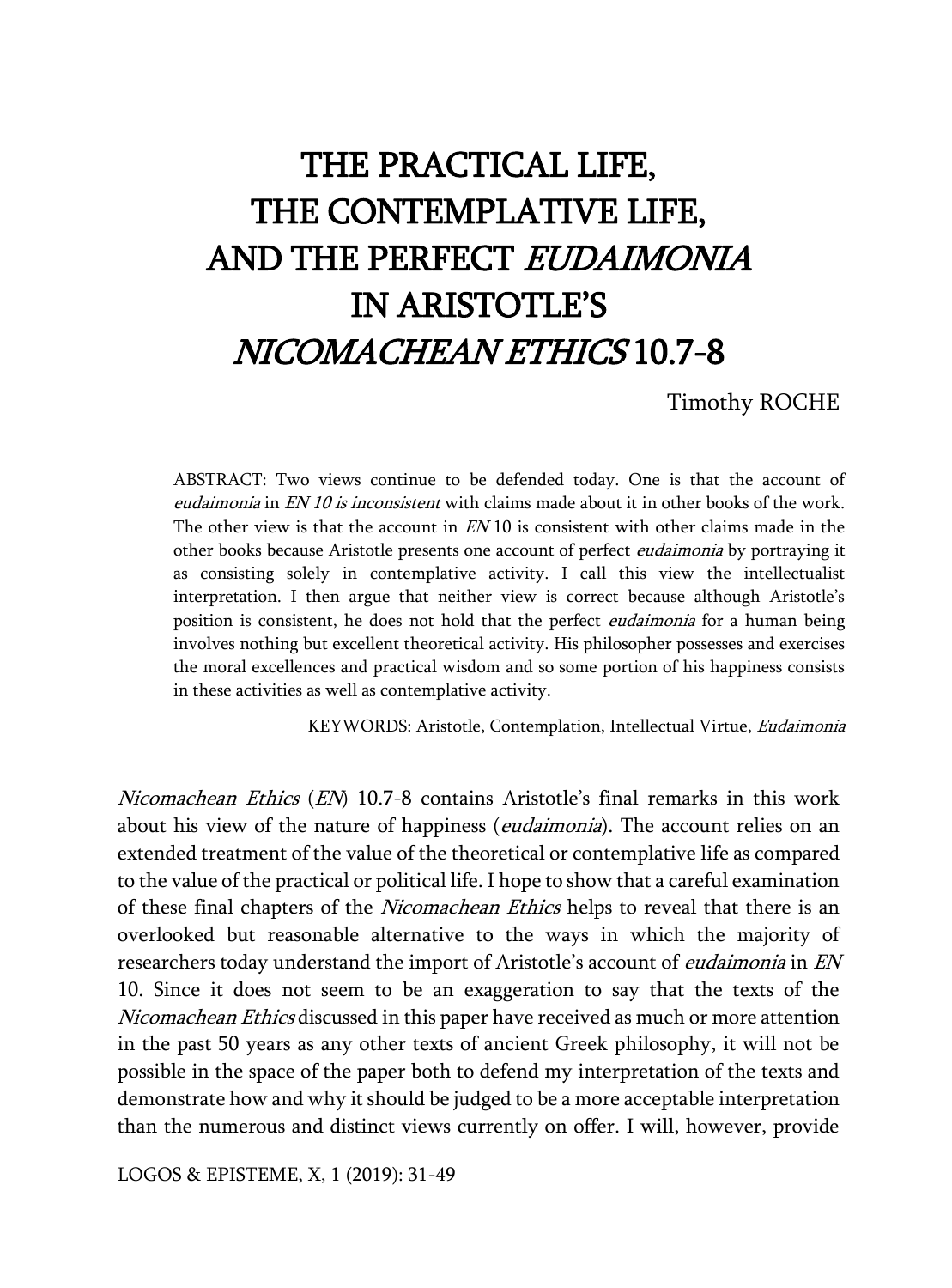some general remarks about how the view favored here differs from the *kinds* of interpretation that most scholars support today and then leave it to the reader to decide whether the position I defend does or does not square better with their own reading of Aristotle.

For generations scholars have been divided over precisely how to interpret what Aristotle says about *eudaimonia* in EN 10 and how to relate his account of it here to what he says or implies about it in the other books of the EN. Since the debate is so familiar, it would be tedious, if not impossible, to provide all of the details of its history here. But it will be useful for the purpose of explaining my position to describe, briefly, five views that have been most frequently defended. One is that the argument of 10.7-8 is inconsistent with the claims made about eudaimonia in the other books of the treatise.<sup>1</sup> The reasons offered for this judgement differ somewhat from one interpreter to another, but the following consideration is one that is frequently advanced by those who take the EN to end with an incoherent theory of the human good. In an earlier paper, Christopher Rowe expressed the point this way:

X.7... proposes a life exclusively devoted to *theōria*, which it directly contrasts with the life of practical activity, and of the exercise of the practical *aretai*. Yet it may be said at once that this position is wholly anomalous. … [A]s is obvious, nearly the whole of the rest of the EN has centred on the practical *aretai* which are here so cavalierly devalued, on the apparent understanding that these are at least central to *eudaimonia*; and indeed we find Aristotle resuming the same standpoint, without apology, in the final chapter of book X, immediately after rounding off his remarks on the superiority of the theoretical life at the end of chapter 8. … [I]t appears that Aristotle thinks it perfectly reasonable to argue simultaneously that practical activity of the right kind is essential to *eudaimonia*, and that *eudaimonia* reallyand exclusively—consists in theoretical activity. How can that be?<sup>2</sup>

<sup>&</sup>lt;sup>1</sup> See, for example, Martha Nussbaum, *The Fragility of Goodness* (Cambridge University Press, 2001), 373-377; Jonathan Lear, *The Desire to Understand* (Cambridge University Press, 1988), 309-320; Christopher Rowe, "The Good for Man in Aristotle's Ethics and Politics," in Studi sull'etica di Aristotele, ed. Antonina M. Alberti (Napoli: Bibliopolis, 1990), 193-225, especially 217.

<sup>2</sup> Rowe, "The Good for Man," 218. Rowe has now abandoned this view and accepted an interpretation that is similar to the one we find in Sarah Broadie, *Ethics with Aristotle* (Oxford: Oxford University Press, 1993). My own interpretation is similar to Broadie's, so I am very happy to know that Rowe, an eminent scholar, now accepts an interpretation of Aristotle close to the one I have been defending for some years now. See his "The Best Life According to Aristotle (and Plato): A Reconsideration," in Theoria: Studies on the Status and Meaning of Contemplation in Aristotle's Ethics, ed. Pierre Destrée and Marco Zingano (Louvain-La-Neuve: Peeters, 2014), 273-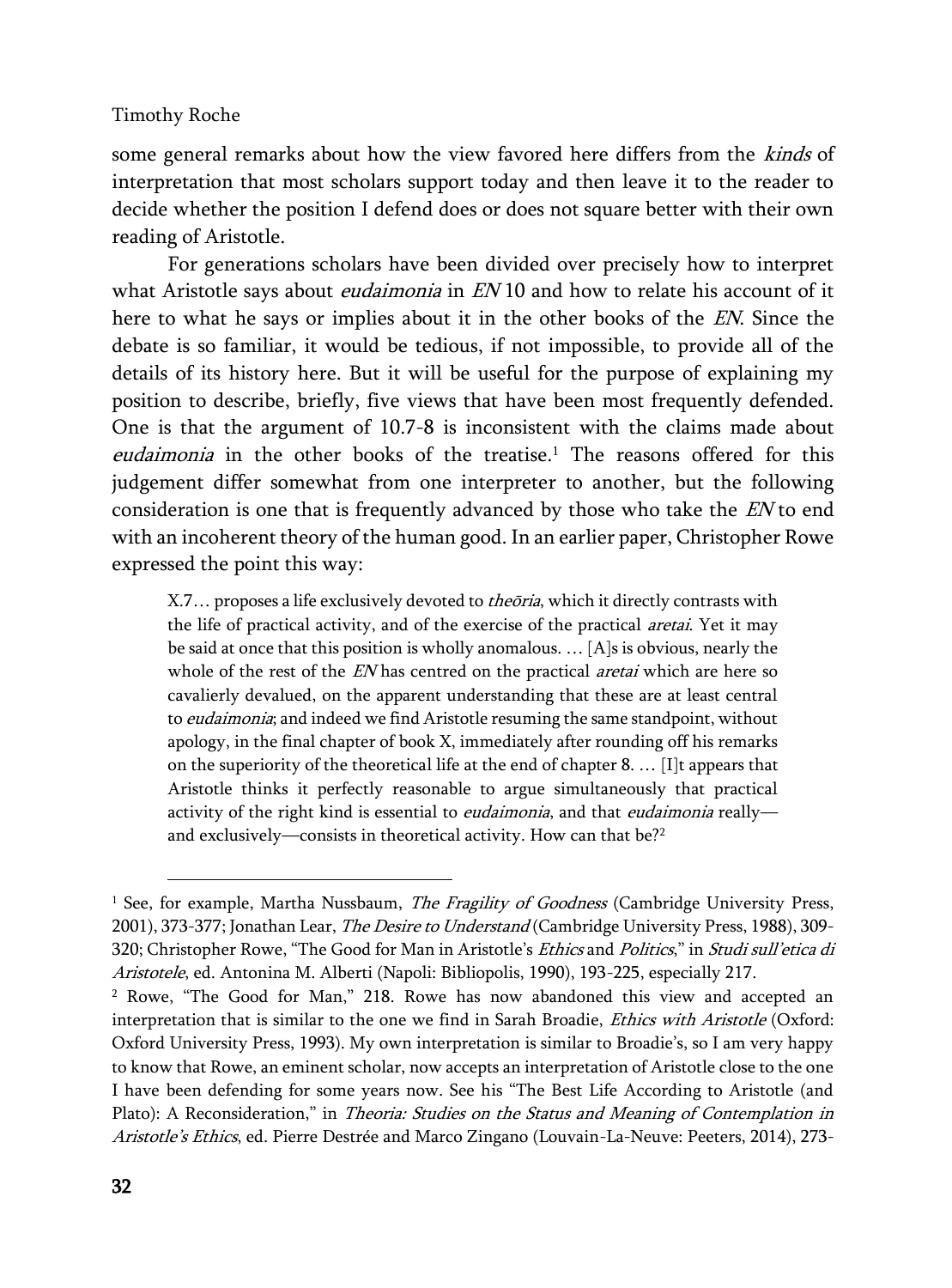The complaint here is that in numerous passages throughout the EN, Aristotle clearly states or implies that excellent practical activity (i.e., practically wise and morally virtuous activity) is, at the very least, a constituent of the highest good for human beings, an essential component of human eudaimonia. But in 10.7-8, the highest human good, the perfect or complete happiness, seems to turn out to be constituted by contemplative activity  $(the\bar{o}ria)$  alone. Let us call this view the Inconsistency Interpretation.

Other interpreters, maintain that the argument of book 10 is consistent with the other parts of the  $EN^3$  They hold that book 10 defends an Intellectualist Conception of *eudaimonia*, but it is an intellectualist position that coheres well with the rest of the treatise. In my view, Kraut<sup>4</sup> and Richardson Lear<sup>5</sup> have produced the most ingenious and detailed defenses of this sort of reading, so in what follows I will take abstract and generalized versions of their positions to represent what I am calling the Intellectualist Interpretation. According to the view, Aristotle believes, throughout the EN, that (1) the best life for a human being is contemplative or philosophical activity engaged in within a complete and substantial period of life; (2) the philosopher rightly takes the practical virtues to be intrinsic goods, and he fully possesses these virtues himself; (3) the philosopher correctly judges that the exercise of the practical virtues does not constitute any part of his *eudaimonia*, for he also correctly judges that his *eudaimonia* consists in contemplation alone; but (4) he recognizes, nevertheless, that a life whose ultimate end consists in the exercise of

286.

<sup>&</sup>lt;sup>3</sup> Among these interpreters, see Anthony Kenny, Aristotle on the Perfect Life (Oxford: Clarendon Press, 1996); Robert Heinaman, "Eudaimonia and Self-sufficiency in the Nicomachean Ethics", Phronesis, Vol. 33, no. 1 (1988): 31-53; Richard Kraut, Aristotle on the Human Good (Princeton: Princeton University Press, 1991); C.D.C. Reeve, Practices of Reason: Aristotle's Nicomachean Ethics (Clarendon Press, 1995), Joachim Aufderheide, "The Content of Happiness: a New Case for Theôria,", in The Highest Good in Aristotle and Kant, ed. Joachim Aufderheide and Ralf M. Bader (Oxford: Oxford University Press, 2015); David Charles, "Aristotle on Well-Being and Intellectual Contemplation," Aristotelian Society Supplementary Volume 73, no. 1 (1999): 205–223; John M. Cooper, "Plato and Aristotle on 'Finality' and 'Sufficiency'," in Knowledge, Nature, and the Good: Essays on Ancient Philosophy (Princeton: Princeton University Press, 2009), 270-308; Gavin Lawrence, "Snakes in Paradise: Problems in the Ideal Life", The Southern Journal of Philosophy, Vol. XLIII Supplement (2005): 126-165 and David Roochnik, "Aristotle's Defense of the Theoretical Life," Review of Metaphysics, 61, no. 4 (2008): 711-735.

<sup>4</sup> Kraut, Aristotle on the Human Good.

<sup>&</sup>lt;sup>5</sup> Richardson Lear, *Happy Lives and the Highest Good* (Princeton: Princeton University Press, 2004).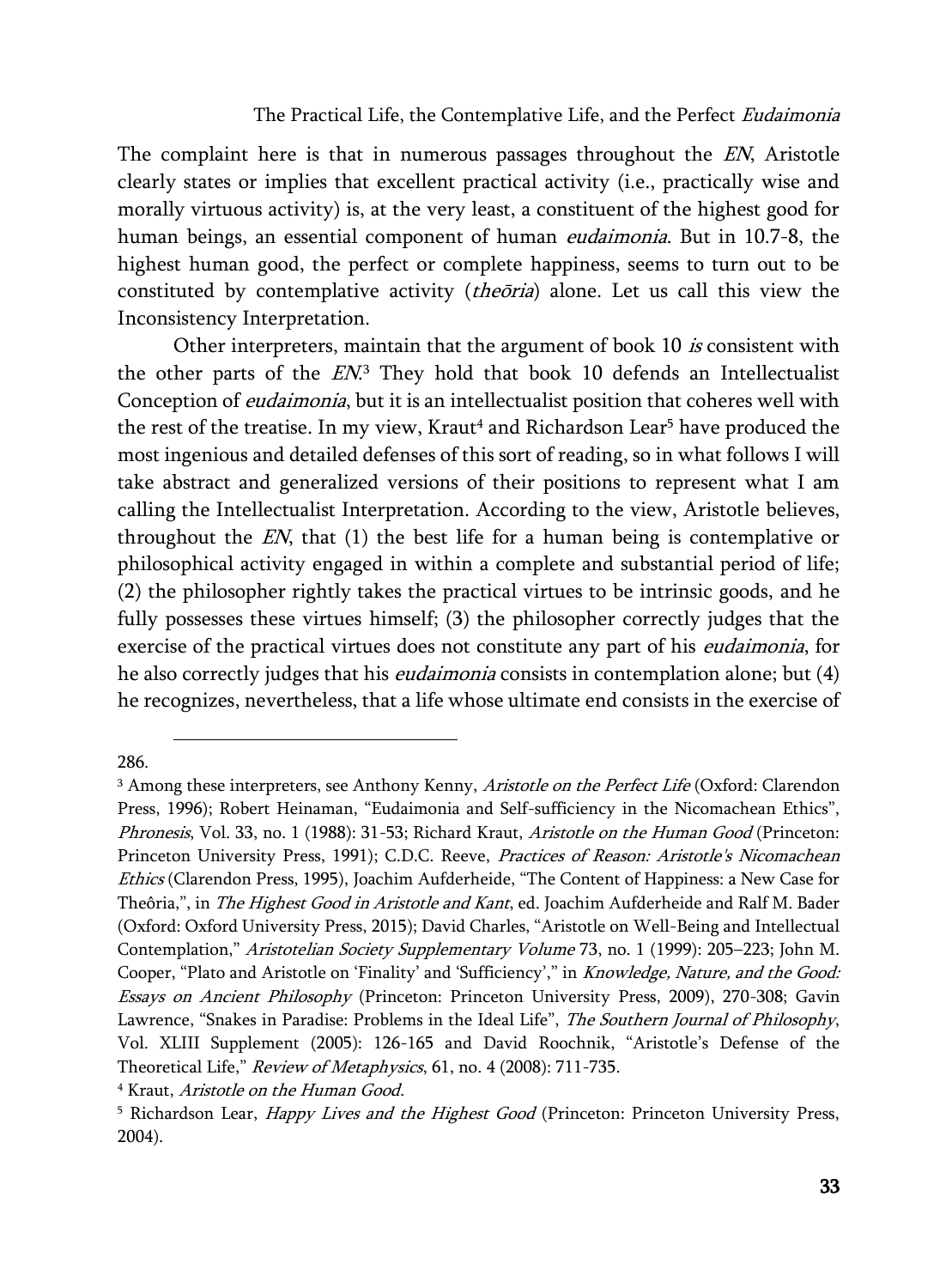$\overline{a}$ 

the practical virtues is good enough to count as a happy life, for it involves an excellent use of reason and aims at truth, and (5) the exercise of the practical virtues causally promotes (Kraut) or is an approximation of the philosopher's own superbly rational life (Richardson Lear).<sup>6</sup>

A third interpretation maintains that eudaimonia consists in the totality of intrinsic goods, including both excellent practical activity as well as excellent theoretical activity. The original defender of this 'inclusive end' view was John Ackrill (cf. his "Aristotle on Eudaimonia"); a less extreme variant of this kind of interpretation was proposed by David Keyt.<sup>7</sup> He argued that *eudaimonia*, for Aristotle, does not consist in the totality of intrinsic goods, but only in both excellent contemplative activity and excellent practical activity. He called this the 'superstructure' view. My interpretation is similar to Keyt's in some ways and very different in other ways.<sup>8</sup>

 $6$  Richardson Lear, *Happy Lives*, presents a detailed account of how she thinks the notion of teleological approximation works inside and outside of the  $EN$ . My view is that there is scant evidence that Aristotle believed, in the EN, that excellent practical activities are good (and indeed intrinsically good) *because* they approximate excellent theoretical activities. First, I can find no unquestionable textual support for this position in  $EN$  10 or elsewhere in the  $EN$ . In fact, Richardson Lear concedes this point (p. 90) but oddly is not troubled by it. Second, although she concedes that Aristotle holds that excellent practical activities, such as the exercise of the moral virtues, are intrinsically valuable, her interpretation implies that the value of such activities *derives* from the value they inherit from excellent theoretical activity. But it is entirely unclear how, on her interpretation, we are to understand how the value of excellent practical activities can be intrinsic to them rather than extrinsic to them. A further objection to Richardson Lear's position is that it proves too much: the crafts, according to Aristotle, involve reason and truthfulness too (EN 6.3, 1139b14-17 and 6.4, 1140a20-21) and therefore should also approximate excellent theoretical activity and thus constitute some form of *eudaimonia*. But Aristotle, we know, never suggests such a thing. On the contrary, in the *Politics*, he makes it clear that those who occupy themselves with the crafts are incapable of virtue and therefore *eudaimonia* (7.9, 1328b39ff., 1329a19-21, 8.2, 1337b8-11).

<sup>&</sup>lt;sup>7</sup> "Intellectualism in Aristotle," in *Essays in Ancient Greek Philosophy*, vol. 2, ed. J.P. Anton and A. Preus (Albany, New York SUNY Press, 1983), 364-387. ForAckrill's paper, see *Essays on* Aristotle's Ethics, ed. A. O. Rorty (Berkeley: University of California Press, 1980), 15-34.

<sup>&</sup>lt;sup>8</sup> Keyt believed that the references to a perfect and secondary *eudaimonia* in EN 10 were to be understood as different aspects of a single conception of *eudaimonia*. I think this is incorrect and Aristotle means what he says: there are two different types of *eudaimonia*. On the other hand, I believe that the perfectly happy life, for Aristotle, includes not only contemplative activity but excellent moral activity as well, and so the perfectly happy life captures much of what Keyt regarded as the alleged single type of happy life he thought Aristotle was discussing in EN 10.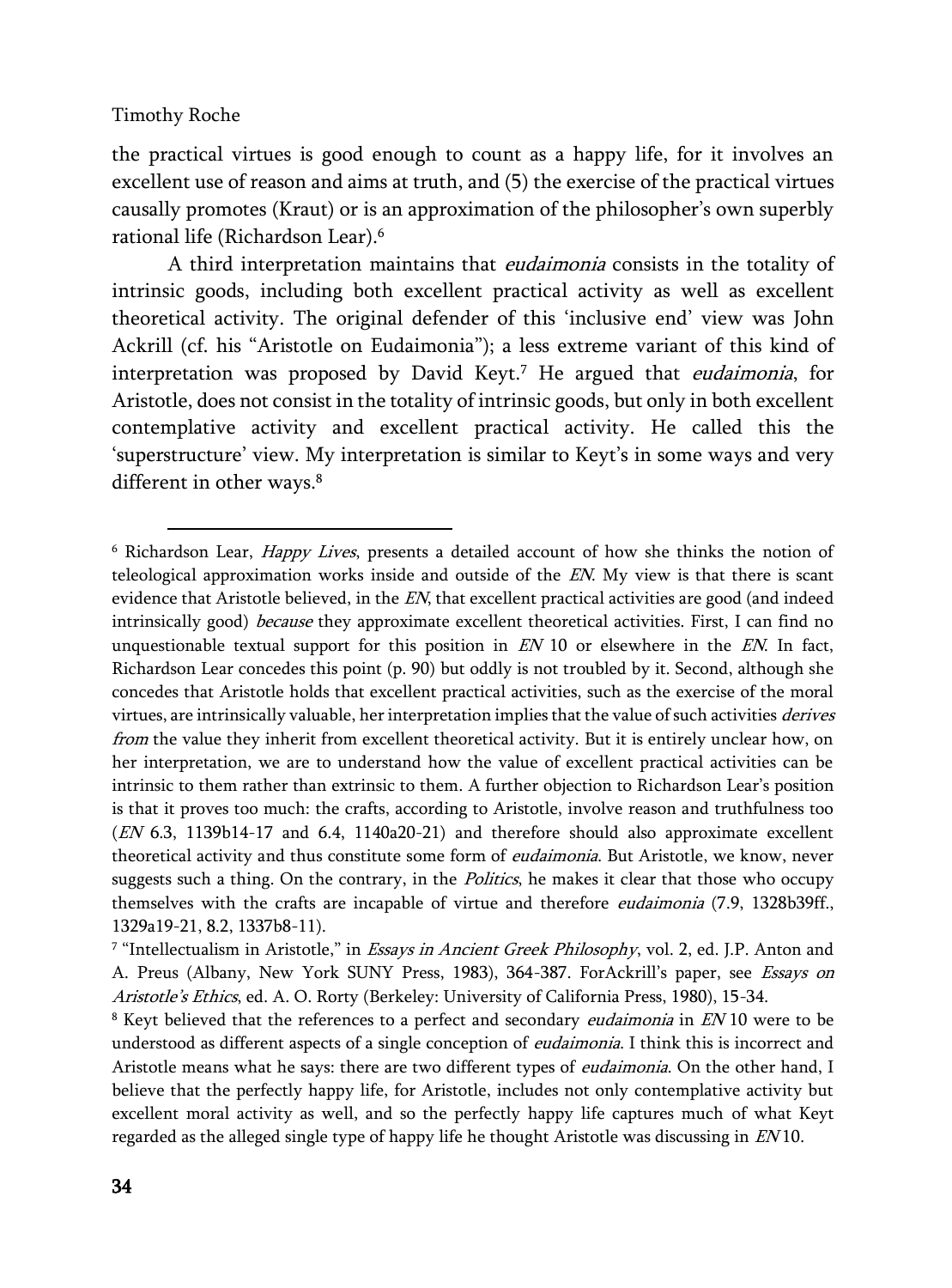A recent interpretation may be distinct from those already considered, but it is difficult to say since it has some features that are similar to other views that have been defended. The position holds that contemplation is a divine good while morally excellent and politically wise activity is a purely human good. Those who can incorporate both types of activity in their lives will realize the perfect *eudaimonia* whereas those who can only achieve a life organized around excellent political activity can achieve only the secondary form of *eudaimonia*.<sup>9</sup>

Although I disagree, in some way or other, with all of the foregoing interpretations, my view is much closer to the interpretations of Broadie,<sup>10</sup> Bush<sup>11</sup> and Dahl<sup>12</sup> than any of the others. My disagreement with Broadie, Bush, and Dahl has to do primarily with their inclusion of grand scale excellent political activity into the perfectly *eudaimon* life (which I think is inconsistent with Aristotle's claim that the contemplative life is more self-sufficient than the political life). But I agree with these interpreters, against others, that some form of practically excellent activity must be a component of the perfectly happy human life.

It is clear that both the Inconsistency Interpretation and the Intellectualist Interpretation share the view that in EN 10 Aristotle believes that the happiness of the philosopher can be constituted only by contemplative activity. However, I believe that there are good reasons to question this view and hold instead that some part of the happiness found in the life of Aristotle's philosopher is constituted by practically wise and morally virtuous activities. Note, first, that when Aristotle concludes his function argument in  $EN$  1.7, he adds that excellent activity must occur over a compete life in order for *eudaimonia* to be achieved (a complete life is not necessarily a life that involves a continuity of happiness or one that is typically lengthy since EN 1.8-11 reveals that one can lose and regain one's happiness and one's relatively short adult life might be a happy one). Consequently, eudaimonia cannot consist merely in any episodes of particular sorts of excellent activity. It must involve excellent activity in a complete life, as Broadie and Dahl have shown.<sup>13</sup>

<sup>&</sup>lt;sup>9</sup> This is the interpretation offered by Bush.

<sup>&</sup>lt;sup>10</sup> Sarah Broadie, *Ethics with Aristotle*, and Sarah Broadie and Christopher Rowe, Aristotle. Nicomachean Ethics (Oxford: Oxford University Press, 2002).

<sup>&</sup>lt;sup>11</sup> Stephen Bush, "Divine and Human Happiness in the Nicomachean Ethics," Philosophical Review 117, no. 1 (2008): 49-75.

<sup>&</sup>lt;sup>12</sup> Dahl, N. O. "Contemplation and eudaimonia in the Nicomachean Ethics," in Aristotle's Nicomachean Ethics: A Critical Guide, ed. Jon Miller (Cambridge: Cambridge University Press, 2011).

<sup>&</sup>lt;sup>13</sup> See Broadie, *Ethics with Aristotle*, and Dahl, "Contemplation and *Eudaimonia*".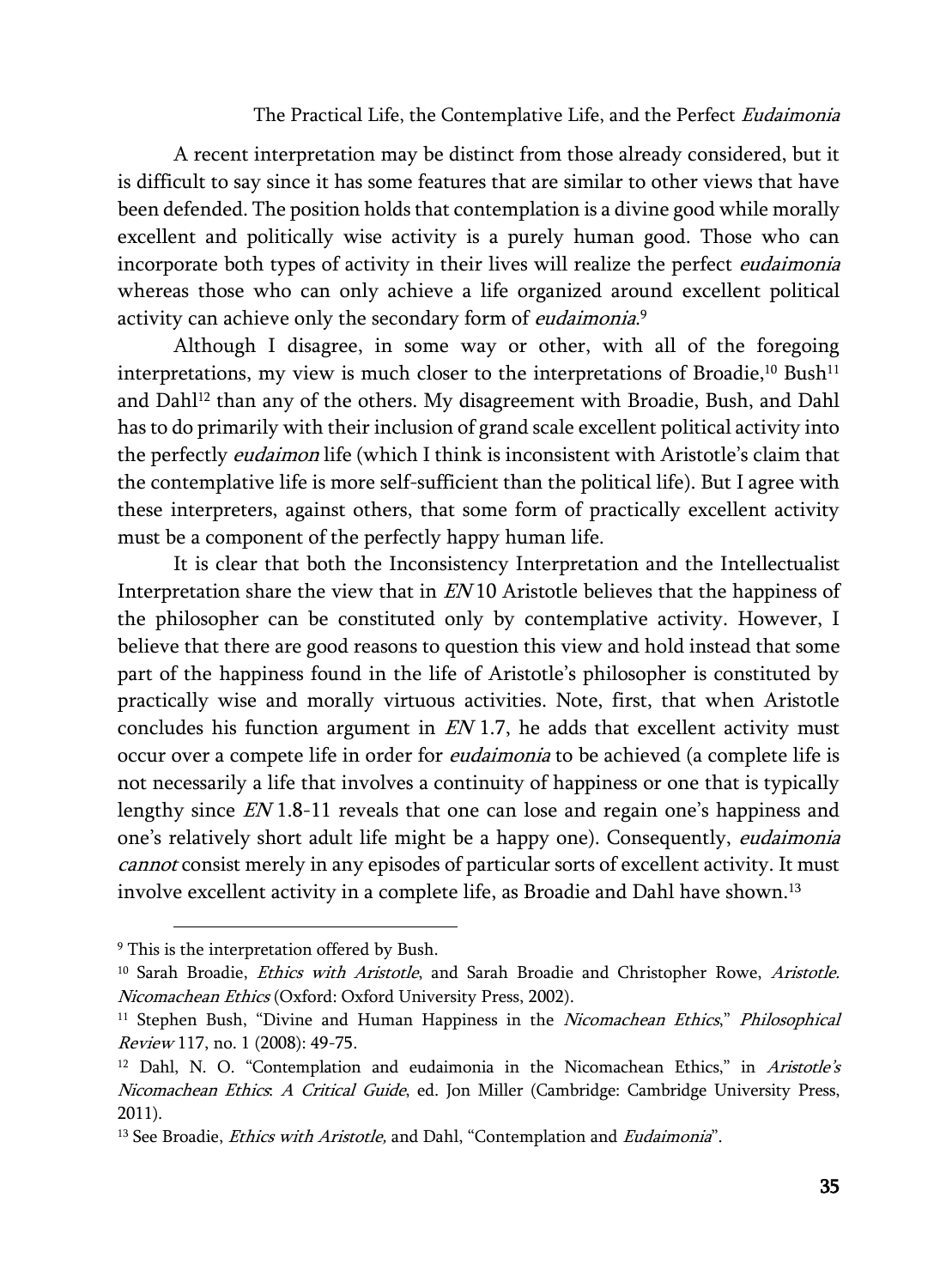Furthermore, to understand what Aristotle is up to in EN 10, it is necessary to recall what was said earlier in book 1. In both  $EN1$  and Eudemian Ethics (EE) 1, Aristotle refers to what seems to have been a traditional, but still current, startingpoint for discussions about the nature of the human good or *eudaimonia*. This is the renowned image of the three prominent or most favored types of life: "we see three lives", he says, "which all who have the resources choose to live, the political [life], the philosophical [life], and the [life] of enjoyment (politikon, philosophon, apolaustikon).<sup>14</sup> With each of these lives Aristotle associates a particular good an agent's desire for which, and pursuit of which, characterizes the life, and one or another historical figure whose life can be subsumed under one of the three headings. Thus, the apolaustic life is typified by the pursuit of, and desire for, bodily pleasure and play, and Aristotle points to both the Assyrian king Sardanapallus and a certain Smindyrides of Sybara as examples of those who pursued such a life. The good that is of major concern in the political life turns out to be a certain form of excellent practical activity, providing that we are talking about a good or "true" political life (otherwise ends such money, honor, and gaining unfair advantage over others are associated with this life).<sup>15</sup> Aristotle does not explicitly connect a particular individual with the political life in his discussions of the three lives. However, remarks made elsewhere indicate that he would count such men as Solon and Pericles among those who had lived good lives of this type.<sup>16</sup> The philosophical or theoretical life is typified by a concern with the good of contemplative wisdom. Aristotle's favorite example of a person who had lived the philosophical life is Anaxagoras. Like Aristotle himself, Anaxagoras abandoned his life as a citizen of his native city<sup>17</sup> in order to study philosophy in the city of Athens as a *metoikos* (*metic*, resident alien). According to the biographical tradition, Anaxagoras spent about thirty years in Athens where he became a friend and teacher of Pericles. However, he fled Athens when charges of impiety and Medism were brought against him by some of Pericles' political enemies. He then took up residence in the city of Lampsacus<sup>18</sup>, where he continued to engage in philosophical contemplation until his death. According to Aristotle, despite having the status of a *xenos* (guest-friend) in

<sup>&</sup>lt;sup>14</sup> EE 1.4, 1215a35-b1; cf. EN 1.5, 1095b14-1096a5.

<sup>15</sup> See EN 1.13, 1102a7-10; cf. EN 1.9, 1099b28-32, EE 1216a24-27.

<sup>&</sup>lt;sup>16</sup> Pericles: *EN* 6.5, 1140b7-11; Solon: *EN* 10.9, 1179a9-13 where Aristotle uses Solon's testimony to confirm his argument. Aristotle implies that he takes Solon to be wise at a16-17.

<sup>17</sup> Clazomenae (now Urla).

<sup>18</sup> Present day Lapseki.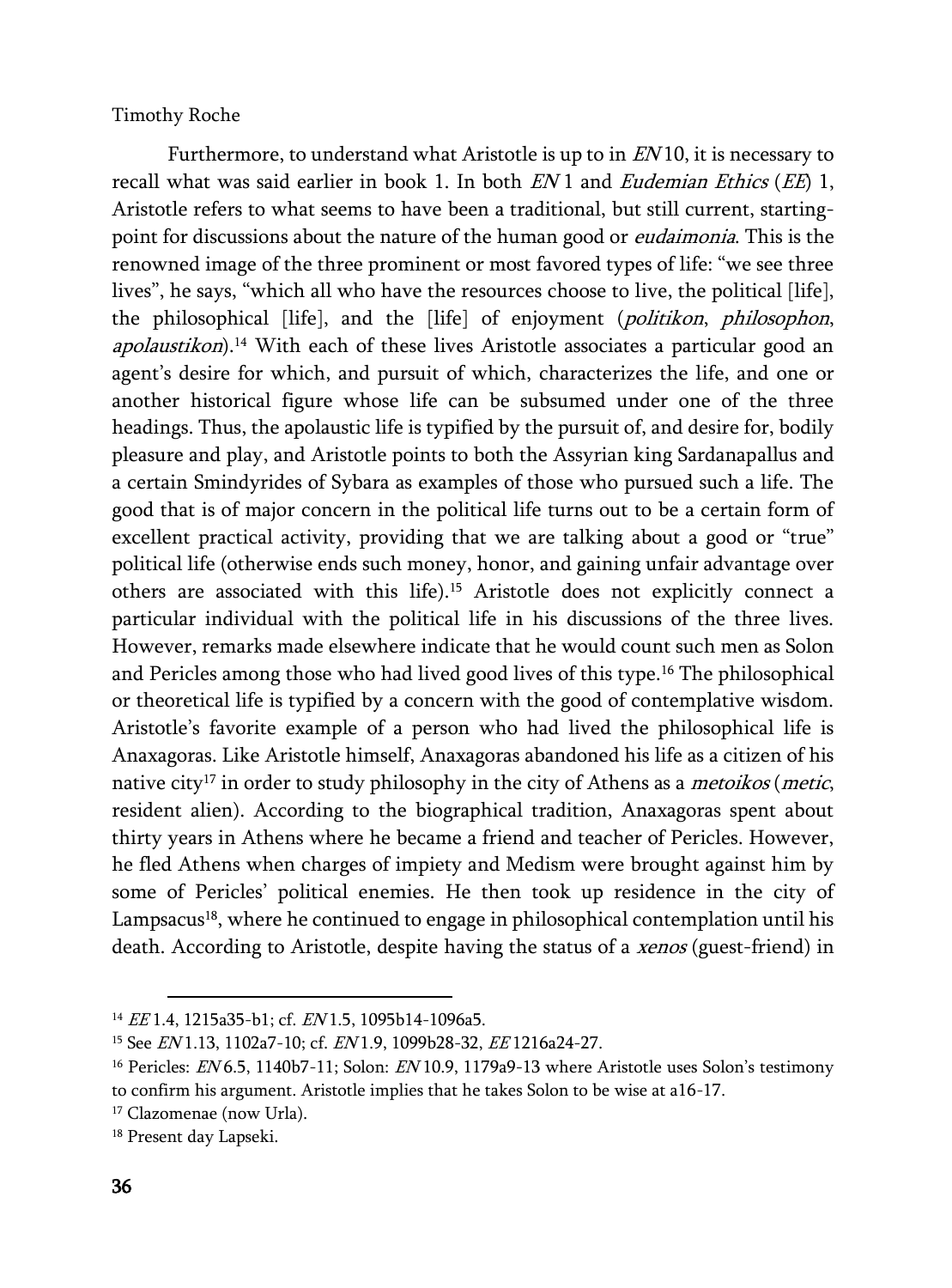the city, the people of Lampsacus gave him a public burial in honor of his theoretical wisdom<sup>19</sup>

I believe the image of the three favored types of life explains the structure of the argument we find at the end of the EN, specifically the argument that runs from chapters 6 through 8 of book 10. At the beginning of EN 10.6, Aristotle says: "We have discussed matters pertaining to the virtues, friendships, and pleasures. It remains for us to discuss eudaimonia in outline."<sup>20</sup> In 10.6, Aristotle discusses and refutes the view that *eudaimonia* consists in a life devoted to the pleasures of play or amusement; after this, in 10.7-8, he argues that *theoria* is (or is the central component of) the perfect or complete happiness ( $h\bar{e}$  teleia eudaimonia) and thus the life of the intellect (ho kata ton noun bios) is the happiest life for a human being.<sup>21</sup> He contrasts this philosophical life with one he calls "the life in accordance with the other excellence" (ho kata tēn allēn aretēn: EN10.8, 1178a9), but maintains that the latter type of life deserves to be called happy as well, though only in a secondary way (deuterōs). I propose that the life that is happy in a secondary way is a certain species of the practical life, viz., an excellent political life. Unless this is correct, it is difficult to see how Aristotle can be understood to conclude his account of eudaimonia in the EN with his answer to the question raised in book 1: which of the three favored types of life is happy? And if the life in accordance with the other excellence is not a life of excellent political activity, then what might it be? To say that it is a life devoted to the exercise of the practical excellences *simpliciter*, would seem to require us to embrace the inconsistency interpretation. For on this reading, Aristotle would be contrasting the contemplative life with a life of morally excellent and practically wise activities, and then in elevating the contemplative life above this life, he would indicate that there is a form of human happiness that can be enjoyed by a person bereft of moral excellence and practical wisdom. This seems to be an intolerable result and thus one we should avoid embracing unless an alternative interpretation proves to be implausible.

<sup>19</sup> Rh. 2.23, 1398b16-17.

<sup>20</sup> 1176a30-32.

<sup>&</sup>lt;sup>21</sup> EN 10.7, 1177b24-25, 1178a6-8. By saying that *theoria* is the perfect happiness I take Aristotle to mean that contemplation is the good that typifies the life that best or most fully satisfies the features that are associated with a happy life (cf. Broadie, 1991). It is the highest or most desirable aim of the person to whom we ascribe supreme or unqualified happiness. However, it is not the only aim of such a person. As I argue in the paper, excellent practical activity is also a fundamental aim of the person living the supremely happy life. Cf. note 40.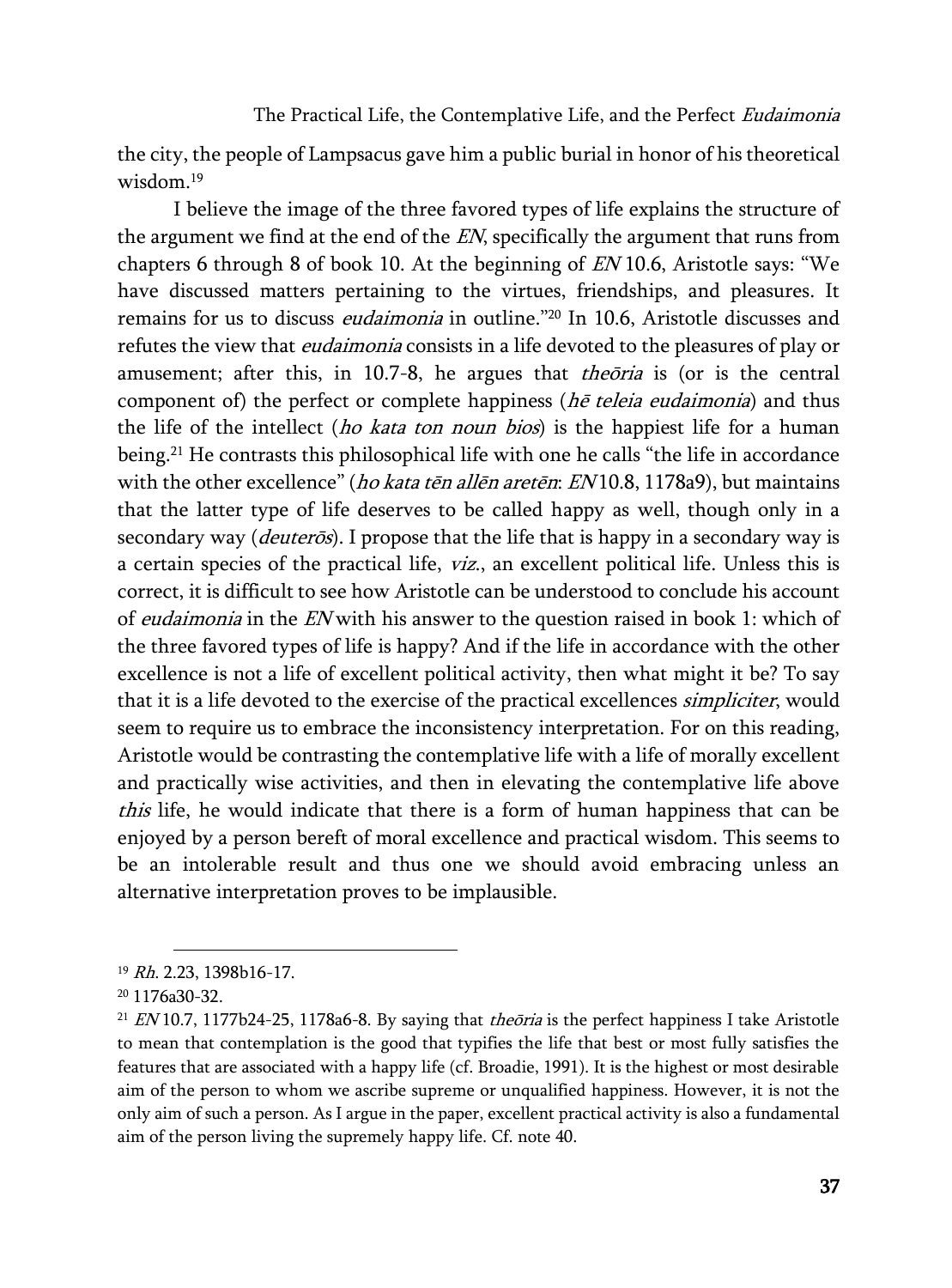However, there do appear to be passages throughout 10. 7-8 that imply a sharp contrast not merely between a philosophical life and a good political life, but a philosophical life and  $any$  life that counts as an excellent practical one. For example, Aristotle maintains that one reason to equate the perfect eudaimonia with theoria is that *theoria* is the most self-sufficient activity. He defends his claim with the following remarks:

The wise man, no less than the just one and all the rest, requires the necessaries of life; but, given an adequate supply of these, the just man also needs people with and towards whom he can perform just actions, and similarly with the temperate man, the brave man, and each of the others; but the wise man can engage in contemplation by himself, and the wiser he is, the more he can do it. No doubt he does it better with the help of fellow workers; but for all that he is the most selfsufficient of men.<sup>22</sup>

It seems clear that this passage, and others like them, $^{23}$  have helped to produce Christopher Rowe's earlier view that EN 10.7 "…proposes a life exclusively devoted to *theōria*, which it directly contrasts with *the life of practical activity*, and of *the* exercise of the practical aretai" (quoted above, with my emphases).<sup>24</sup> But do these passages show that the philosophical life is being distinguished from *any life that* counts as a good practical life? Moreover, do they suggest that none of the happiness within the philosophical life can be constituted by excellent practical activity? My contention is that they do not.

<sup>22</sup> 1177a28-b1; cf. 1178a28-34.

 $23$  For example, Aristotle distinguishes between "practical [activities]" and "contemplating" (at 1177b2-4) and between "actions in accordance with the [practical] excellences" and the "activity of the [theoretical] intellect" (at 1177b16-20). At the beginning of 10.8 Aristotle says that "the [life] in accordance with the other excellence will be happy in a secondary way, because the activities in accordance with it are human" (1178a9-10); he then defends the claim that activities in accordance with the "other virtue" are human by arguing that "just and brave acts and the others in accordance with the excellences in regard to our dealings with one another…and in the feelings too…all appear to be human" (1178a10-14). After this, Aristotle maintains, as he did in book 6, that the possession of practical wisdom (*phronēsis*) entails the possession of the moral excellences, and vice versa (1178a16-22). So it certainly looks as if the "other excellence" Aristotle is distinguishing here from theoretical wisdom is the totality of the practical excellences—*phronēsis* and the ēthikai aretai.

<sup>&</sup>lt;sup>24</sup> Rowe now has accepted Broadie's interpretation. See Christopher J. Rowe, "The Best Life According to Aristotle (and Plato). A Reconsideration," in The Ways of Life in Classical Political Philosophy, ed. F.L. Lisi (Madrid: Academia Verlag, Sankt Augustin, 2004), 121-133.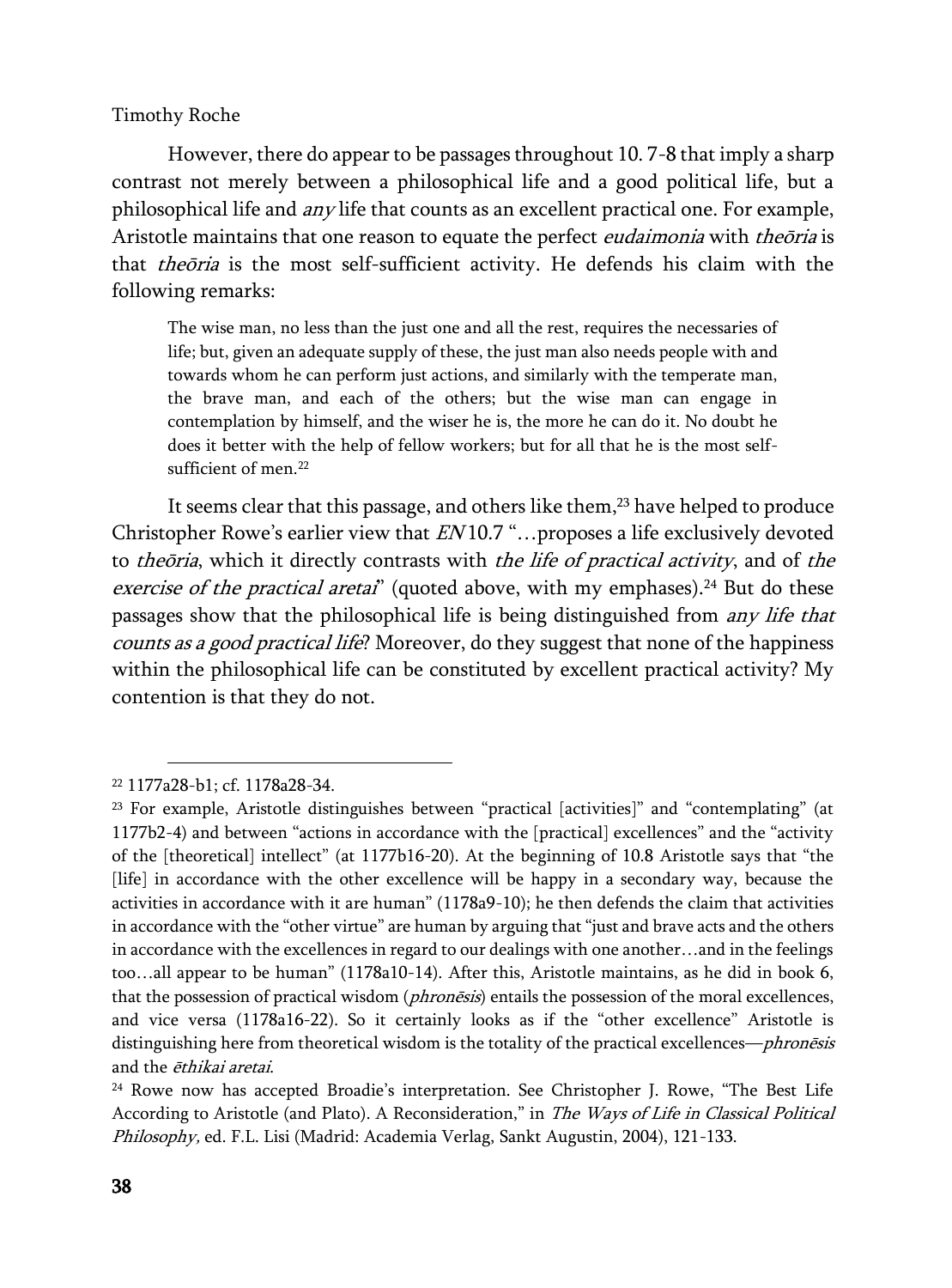In what is nearly the first half of 10.7,<sup>25</sup> Aristotle does contrast contemplation with excellent practical activity with respect to various features that are associated with *eudaimonia*. He argues *either* that some of these features may be ascribed to theōria but not to excellent practical activities or that some of them apply to theōria to a greater degree than they apply to excellent practical activities. After presenting a number of arguments along these lines, Aristotle considers another point that helps move his discussion forward. He writes:

Eudaimonia seems to be [found in] leisure ( $schol\vec{e}$ ), for we occupy ourselves so that we may have leisure and we make war so that we may bring about peace. Now the activity of the practical virtues occurs in politics or war, and actions with respect these [affairs] seem to be without leisure (*ascholos*). Military actions are completely so…. But the activity of the politician (ho politikos) is also without leisure…Therefore…among the actions in accordance with the virtues those in politics and war are pre-eminently fine and great (kallos kai megethos); but they are without leisure….<sup>26</sup>

Aristotle goes on to argue that contemplation, rather than political activity, is (or is more closely) linked with leisure, self-sufficiency, and "the other things assigned to the supremely happy person".<sup>27</sup> He then infers that "the perfect happiness for a human being will be this [activity]".<sup>28</sup>

I have said that the life that Aristotle calls happy "in a secondary way" is the good *political life* and not merely any life in which good *practical* activity is included as an aim. One reason to accept this interpretation has now surfaced. For Aristotle has just inferred that *theōria* is the perfect *eudaimonia* from the fact that it is *theōria*, rather than political activity, that is most closely associated with the attributes that attach to being supremely happy. Aristotle calls the life typified by *theoria* "the life" of the intellect." But, in 10.7-8, the life that is "happy in a secondary way" is the only life that Aristotle contrasts with the life of the intellect. Therefore, it seems reasonable to assume that it is good political activity that typifies the life that is happy in a secondary way.<sup>29</sup> A passage in 10.8 supplies further support for this conclusion. Aristotle writes:

 $\overline{a}$ <sup>25</sup> 1177a12-b4.

<sup>26</sup> 1177b4-18.

<sup>27</sup> 1177b18-24.

<sup>28</sup> 1177b24-25: hē teleia eudaimonia autē an eiē anthropōu.

<sup>&</sup>lt;sup>29</sup> At this point one might wonder why Aristotle seems to compare contemplation to excellent practical activity quite generally if his intention is to distinguish the philosophical life from an excellent *political life*. In reply to this question, I will note, first, that in the *Politics* Aristotle uses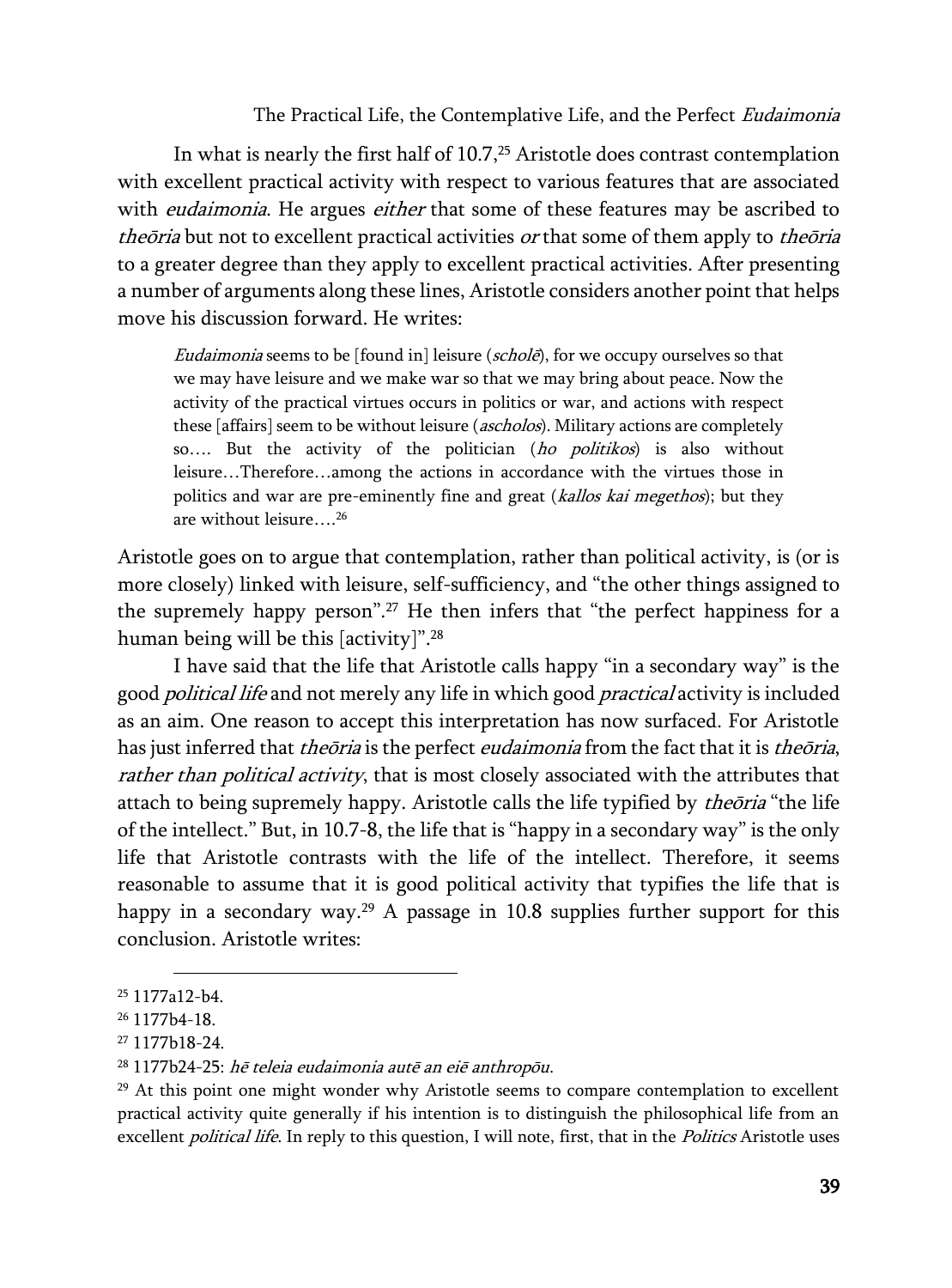The virtues of the composite are human; thus both the life and the happiness in accordance with these [are human]. But the happiness of the intellect is separate. ...It would seem, also, to stand in little need of external resources or less than [the happiness/the virtue?] of character (*tēs ēthikēs*). For both require the necessities [of life] and in equal measure, even if the politician (*politikos*) labors more about the body and things of that sort. For in this there may be little difference. But with respect to their activities, there will be a great difference.<sup>30</sup>

Although there are questions about how to translate and interpret much of this notorious passage, here we need only focus on one obvious fact about it: there is a smooth transition in the passage from talk about the external resources needed to engage in activities expressing an excellent character ( $ho$  ethikos) to talk about the activities of the politician. The best explanation for this fact, I think, is that Aristotle is taking an excellent political life to be the specific type of excellent practical life to which he is comparing the philosophical life.

That Aristotle regards the political life as a species of the practical life is beyond question. In  $EN$  6.8, he claims that *politikē* (the virtue of the excellent politician) is one form of phronēsis. It is practical wisdom operating in regard to the good of the *polis* and is thus distinguished from the use of practical wisdom in regard to the good of the self or the individual alone (and to which popular discourse has incorrectly restricted the term). Politikē, as Aristotle understands it, is the intellectual virtue that is exercised in the practical domains of legislation, deliberation, and judicature.<sup>31</sup> In the *Politics*, Aristotle tells us that an excellent ruler is good and is practically wise (*phronimos*)<sup>32</sup>; in fact, he declares that "*phronēsis* is the only distinctive virtue *(idios arete*) of the ruler.<sup>"33</sup> Moreover, he claims that a

the expressions "political life" and "practical life" interchangeably (cf. Pol. 7. 2, 1324a27). Apparently, the debate between advocates of the political life and advocates of the philosophical life was typically referred to as a debate between proponents of the practical life and proponents of the philosophical life (see Timothy Roche, "The Private Moral Life of Aristotle's Philosopher: A Defense of a Non-Intellectualist Interpretation of Nicomachean Ethics 10.7-8," in Contemplation in Aristotle's Ethics, ed. Pierre Destrée and Marco Zingano (Leuven: Peeters, 2014), 222ff.) for additional evidence about the manner in which this debate was framed). Secondly, Aristotle's own conception of a good political life can easily explain why he thinks of it as a life in accordance with the practical virtues. In particular, he thinks of political virtue as a certain form of practical wisdom. See pp. 40-41.

<sup>30</sup> 1178a20-28.

<sup>31</sup> 1141b23-1142a10.

<sup>32</sup> 3.4, 1277a13-15.

<sup>33</sup> 1277b25-26.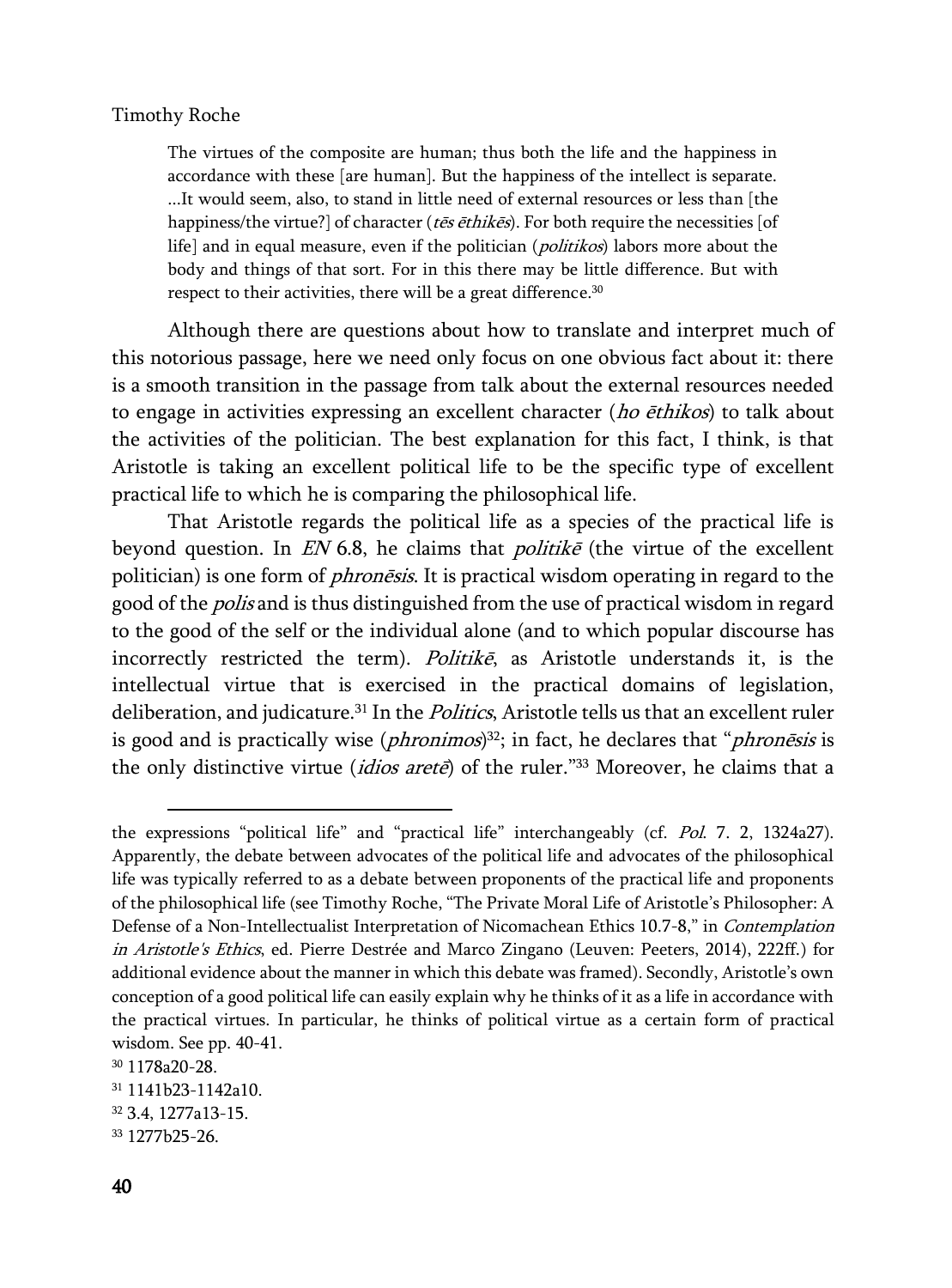ruler must have complete moral excellence, <sup>34</sup> a point we would expect him to make if the Politics is consistent with the EN on the relationship between practical wisdom and moral excellence. In Aristotle's view, then, the excellent politician is involved in the project of realizing not merely his own personal good but the good for his entire *polis*.<sup>35</sup> Thus, Aristotle's good politician exercises the practical excellences, but he does so on a grand scale. He engages in virtuous activity in the public arena and his actions are for the sake of the well being of his entire political community. This is why Aristotle believes that excellent political actions are "pre-eminently fine and great" (kallos kai megethos; cf. quoted passage on p. 39). It is also part of the explanation for why Aristotle sometimes writes as if he is contrasting the theoretical life with any life devoted to morally excellent and practically wise activities.<sup>36</sup> For the morally excellent and practically wise activities that can serve as the primary component of a happy life must be pre-eminently fine and great to have such a consequential implication for a human life.

However, the fact that virtuous political actions are pre-eminently fine and great actions implies that a political life must be both less self-sufficient than, and less leisurely than, a philosophical life. Aristotle tells us that "for actions many things are needed, and the greater and finer [the actions] the more numerous are the things [needed]".<sup>37</sup> The politician, in order to be successful, must be concerned with his own possession and regular use of a considerable number of external goods, such as wealth, political friends, honor, power, etc. He also needs to be concerned with acquiring external goods for his *polis*, for he must see to it that the citizens of his polis have an opportunity to realize as much happiness for themselves as is possible given their natures and the conditions that have shaped their political system.<sup>38</sup>

 $\overline{a}$ <sup>34</sup> 1.13, 1260a17-18.

<sup>35</sup> Cf. 1.2, 1094b7-10, 1.9, 1099b28-32, 1.13, 1102a7-10.

<sup>&</sup>lt;sup>36</sup> The other elements of the explanation have to do first, with the longstanding dispute between the advocates of the political life (understood as a life of praxis) and the advocates of the philosophical life (understood as a life of theoria or the life of the spectator). Cf. Plato, Gorgias 484c-486d, 500c1-d4, Republic 592a3-b4, Theatetus 172c-177b. Second, the fundamental component of a happy life is a certain sort of action or activity for Aristotle. Since excellent political activity involves certain sorts of practically wise, just, magnificent, even-tempered acts, etc. it is easy to appear to refer to practical activity in general rather than the more specific activity of politics when discussing the excellent political life.

<sup>37</sup> 1178b1-3: pros de tas praxeis pollōn deitai kai osō an meizous kai kallious.

<sup>38</sup> Cf. EN 1094a26-1094b11, 1099b28-32, 1102a7-10, 1129b14-17, 1130b23-29, 1160a8-14, 1163b5- 12, Pol. 1280b29-1281a8, 1282b14-18, 7.5-6, 8-9 (esp. 1329a17-26), 10-12, 13 (esp. 1332a7-32).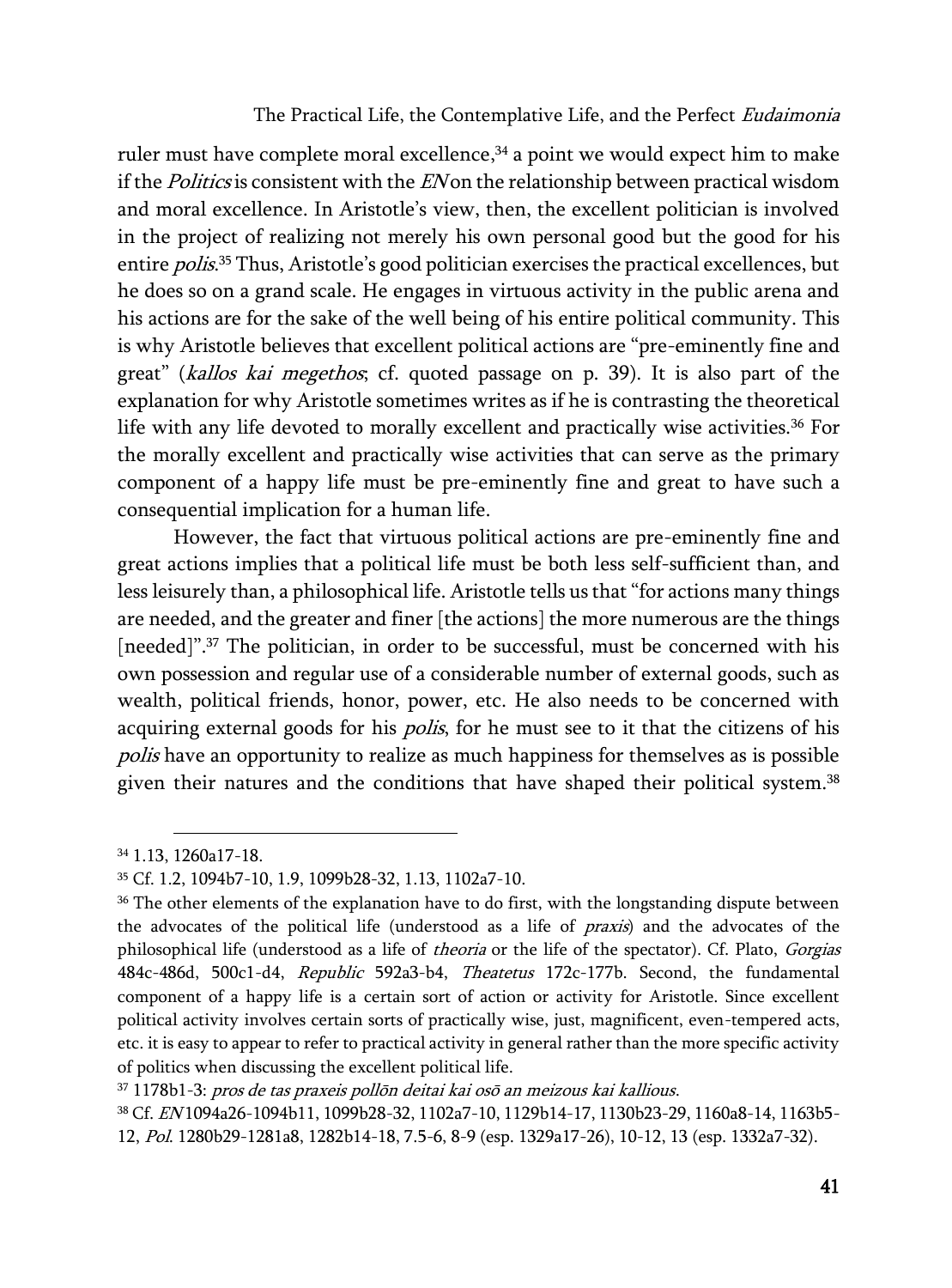Happiness for a *polis*, like happiness for an individual, depends upon an adequate supply of external goods.<sup>39</sup> The politician must do whatever he can to help his *polis* to acquire, preserve, and properly employ such goods. Thus, the politician's life is wrapped up with the pursuit of external goods in a way that the philosopher's life is not.

But the politician's dependence on, and concern with, a large number of external goods reveals that Aristotle's philosophical life cannot be a political life as well (at least it is unlikely to be so within deviant political regimes where the extensive concern with external goods and the demands of political office may be so time-consuming and complex as to preclude rigorous and sustained theoretical activity). If Aristotle were to take his philosopher to live a political life as well as a philosophical life, then he could not say, as he does, that the philosopher enjoys a greater degree of self-sufficiency and leisure than the politician enjoys. For any lack of self-sufficiency and leisure that attaches to the political life would then attach equally to the philosophical life, and the contrast between the two lives, and hence an important reason for ranking the philosophical life as happier than the political life, would be obliterated. It is on this point that my interpretation must be distinguished from those advocated by Broadie, <sup>40</sup> Bush, <sup>41</sup> and Dahl.<sup>42</sup>

However, Aristotle makes it perfectly clear that his philosopher does aim at excellent practical activity. He tells us that in so far as a philosopher is "a human being and lives with many others, he chooses to act in accordance with virtue; for he will need those sorts of things [i.e., external goods] towards living a human life".<sup>43</sup> Aristotle is claiming here that the philosopher will choose to act in accordance with the moral virtues and therefore will also pursue the external goods that are needed to exercise those virtues, such as money, for the sake of acting generously and justly, strength, for the sake of acting bravely, and opportunity, for the sake of acting temperately.<sup>44</sup> In fact, Aristotle implies that the philosopher will choose to pursue these external goods even though his attention to them can be regarded as impediments (*empodia*) to his contemplative activity.<sup>45</sup>

<sup>39</sup> See, for example, EN 1099a31-b7, Pol. 1329a17-19, 1323a40-41, 1332a7-29.

<sup>40</sup> Broadie, Ethics with Aristotle.

<sup>41</sup> Bush, "Divine and Human Happiness."

<sup>42</sup> Dahl, "Contemplation and Eudaimonia."

<sup>43</sup> 1178b5-7.

<sup>44</sup> 1178a28-34.

<sup>45</sup> 1178b3-5.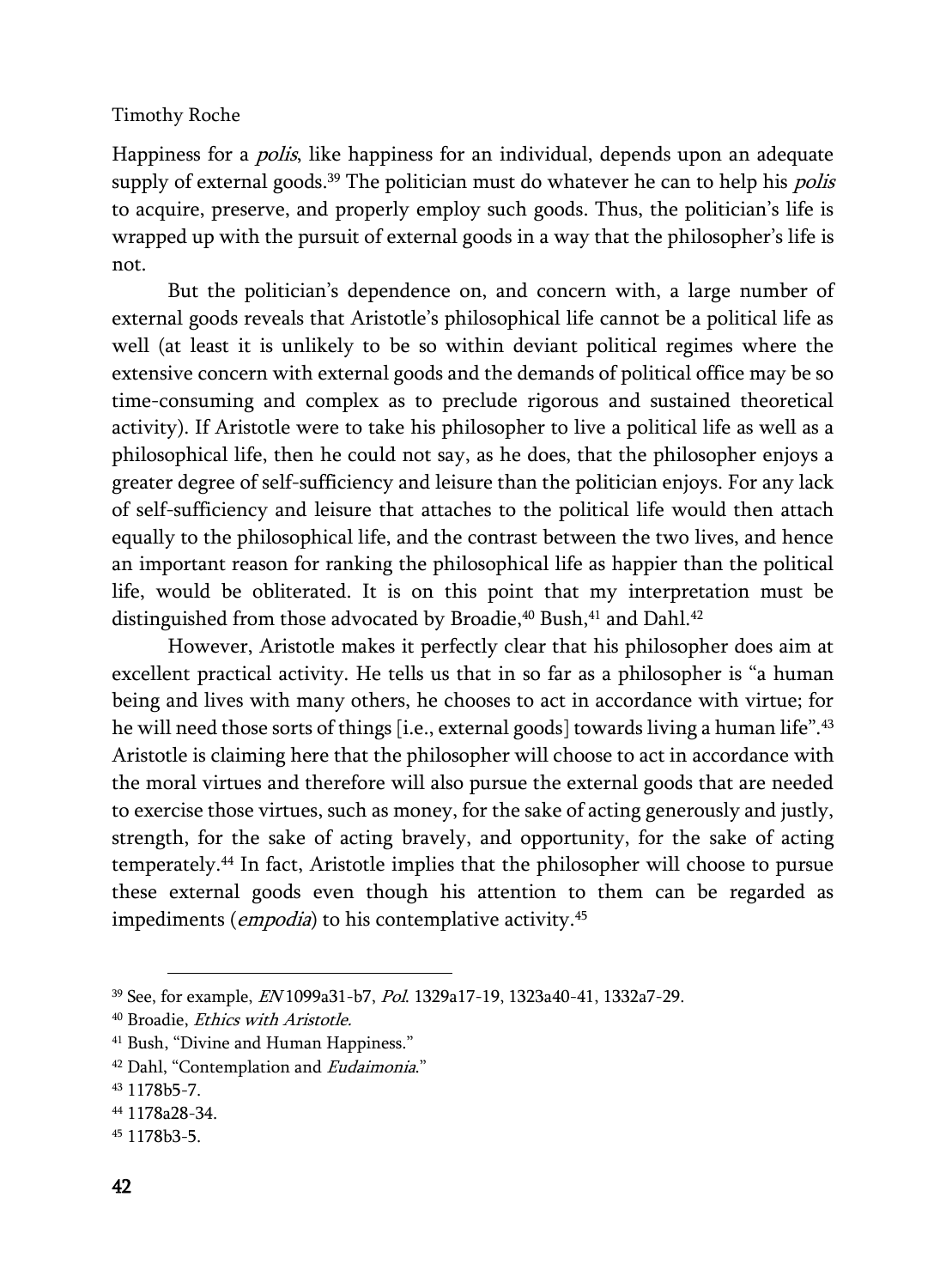If the philosopher engages in excellent practical activity, but does not do so as a good politician (i.e., as a person who holds political office and acts in accordance with the practical virtues for the sake of the common benefit of the citizens of his polis), then he must do so in the context of his private life. His excellent practical activities for the most part will be performed with, and directed towards, his family, friends, and associates.<sup>46</sup> But now two questions arise. First, is book 10 implying that the philosopher will possess and exercise the practical virtues or is it merely indicating that the philosopher will perform actions that are compatible with the practical virtues, virtues that he does not possess?<sup>47</sup> And second, will the philosopher's good practical activity actually constitute any happiness within his life, or does it only contribute to his happiness in the manner of an instrumental means? My position is that Aristotle's philosopher will possess the practical virtues and his exercise of these virtues will constitute some of the happiness in his life. I cannot fully defend these claims here (because that would require far ranging discussions of other parts of Aristotle's moral and political philosophy than would

<sup>46</sup> On this interpretation, the philosopher will pursue external goods in order to engage in excellent practical activity beyond what is strictly necessary for his contemplation. Therefore, he will enjoy a lesser degree of self-sufficiency and leisure than he would have had if he had engaged in practical activity only to secure the external goods required for his contemplation. This does not generate the problem alluded to above, viz., that on such a reading the contrast between "the life of the intellect" and "the life in accordance with the other excellence" would be effaced. For "the life of the intellect" properly understood includes the exercise of the practical excellences almost exclusively within the domain of the philosopher's private affairs, whereas "the life in accordance with the other excellence" involves the exercise of the practical excellences on a grand scale. Since the political life involves a greater dependence upon external goods than the life of the intellect properly understood (i.e., a philosophical life that includes the exercise of excellent practical activities in the private domain), it remains less self-sufficient and less leisurely than the life of the intellect.

<sup>47</sup> John Cooper once held the view that Aristotle's philosopher will engage in action that is compatible with moral excellence, but not action that *expresses*, or is a genuine exercise of, the state of moral excellence. Cooper held this view because he thought that "anyone who organizes his life from the intellectualist outlook cannot care about such actions in the way a truly just or temperate or liberal man does." He claimed that Aristotle's philosopher "will not possess the social virtues, or any other virtues, because he will lack the kind of commitment to this kind of activity that is an essential characteristic of the virtuous person" (Reason and Human Good in Aristotle (Cambridge, Mass., 1975), 164). But Cooper abandoned this reading and the majority of contemporary proponents of the intellectualist interpretation have rejected it as well. (Recently, however, he appears to have leaned somewhat back towards the more extreme form of the intellectualist view. See Cooper, "Plato and Aristotle on 'Finality'".)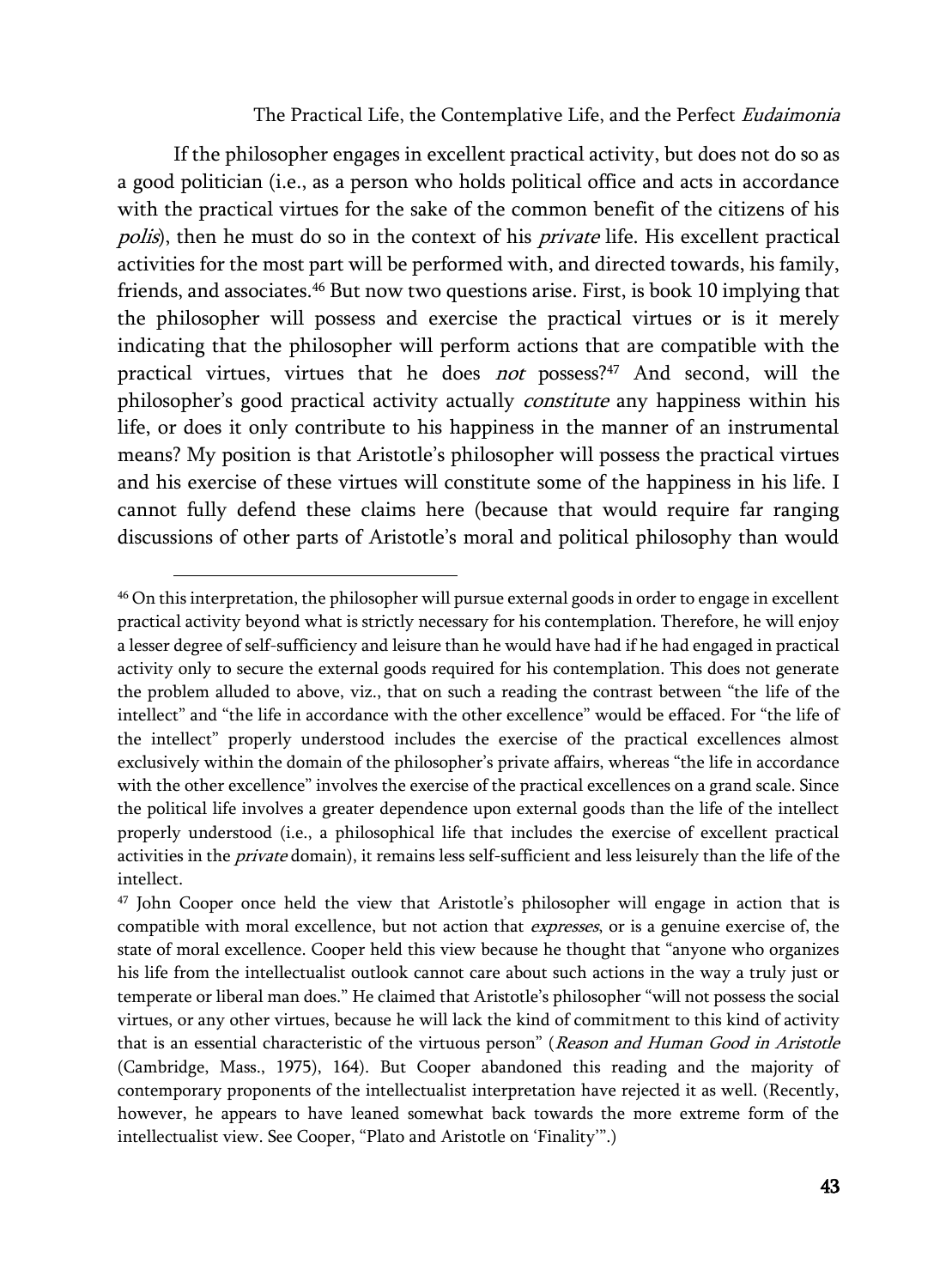be possible within the limits of this paper) but I will attempt to explain them more fully and present some of my reasons for making them.

First, consider the following passage from book 10:

But being a human being he [the person who engages in *theōria* will also need external prosperity; for his nature is not self-sufficient for contemplation, but his body also must be healthy, and food and other attention must be provided. Still, even if it is not possible to be supremely happy without the external goods, one must not think that he who is to be happy will need many things or great things (pollōn kai megalōn). For self-sufficiency and action do not depend on excess and it is possible to perform fine actions (*prattein ta kala*) even if one does not rule earth and sea; for even from moderate powers one can act in accordance with virtue. This is plain to see; for private persons *(hoi idiōtai)* seem to perform decent actions *(ta*) epieikē prattein) not less but even more than those in positions of power (*dunastai*). It is enough to possess this much; for the life of the person who is active in accordance with excellence will be happy. 48

The final lines of the passage imply that private persons who perform decent actions achieve happiness exactly because their lives are "active in accordance with excellence." The language of the passage here makes it evident that by "excellence" Aristotle means moral excellence. Although he does not explicitly say that the private persons he is referring to actually have the moral excellences in accordance with which they act, there is no reason to deny that this is just what he means.<sup>49</sup> Aristotle is saying that the *exercise* of the moral excellences constitutes happiness for the private persons of whom he is speaking. He believes that whether one regularly exercises the practical excellences on an extensive scale—as does the

 $\overline{a}$ <sup>48</sup> 1178b33-1179a9.

 $49$  The expression *kata tēn aretēn* could suggest merely the idea of "action compatible with excellence" (as it clearly does at 1105a29) but it is quite unlikely that it does at 1179a9. For Aristotle regularly uses the expression to convey the notion that excellence is being *expressed* or *exercised*. Indeed, Aristotle uses the expression in exactly this way at least twice in 10.8 before the passage under consideration (1178a9 and 1178a21) and then after the passage he uses the parallel expression "the person who is active in accordance with the intellect" (ho kata noun energōn [1179a22-23]). Certainly, the latter expression cannot be thought to signify a person whose actions are merely *compatible* with the excellence of theoretical wisdom and not actually expressive of the state of theoretical wisdom. Surely the context ensures that it refers to a person who exercises the excellence of theoretical wisdom that she possesses. It is impossible to believe that in the passage under consideration Aristotle is without any warning suddenly attaching an unusual significance to his use of the word "kata" only to employ it soon afterwards in his ordinary fashion and *once again* without providing any warning or explanation for the reader.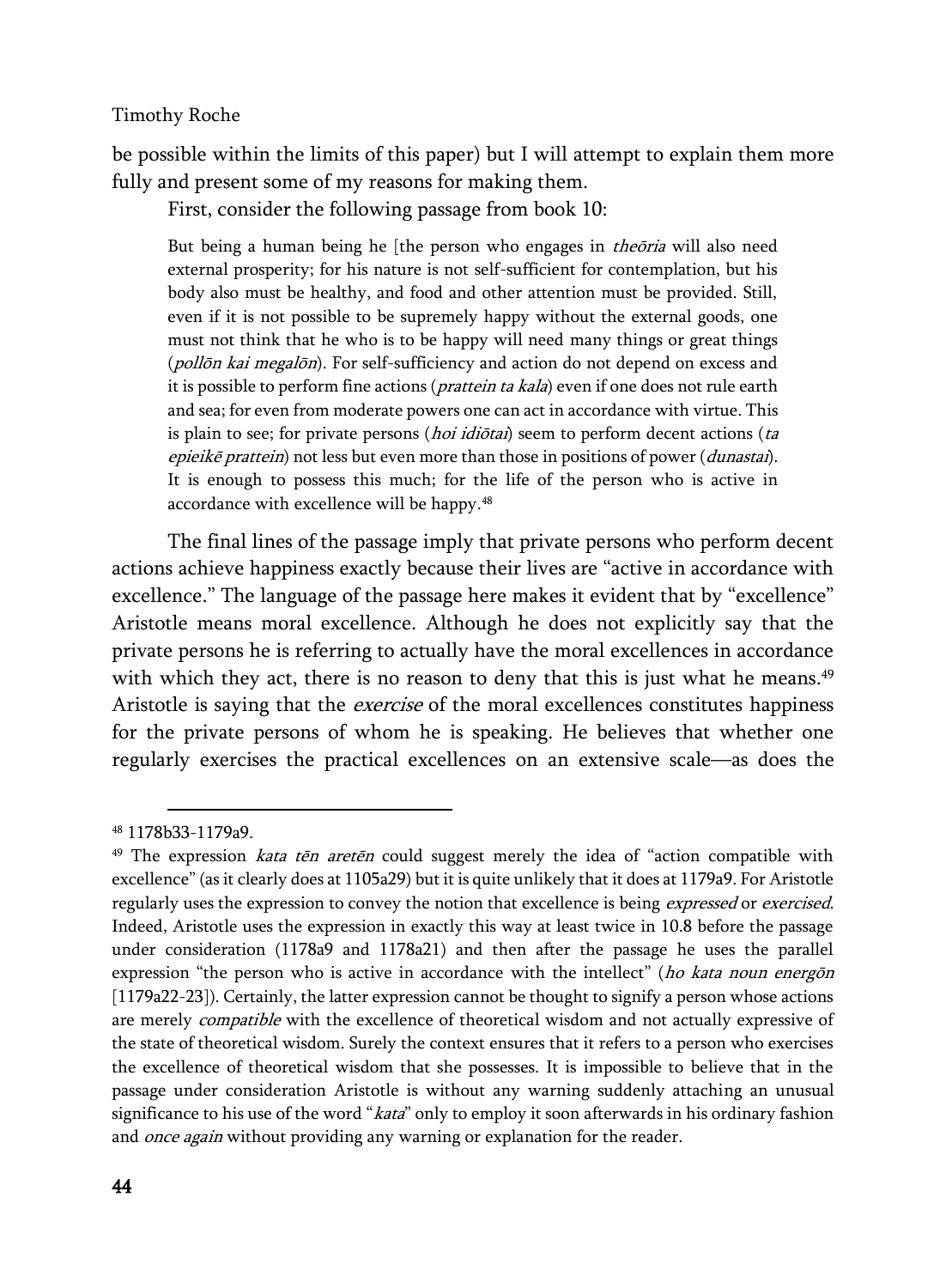politician—or in a more limited way in the sphere of one's private relationships, one will attain happiness through the exercise of such excellences.

The issue now concerns whether the *philosophers* under discussion are included among the private persons who regularly exercise the moral excellences. It seems beyond doubt that they are at least included among those who exercise these excellences. We know that Aristotle has told us that they choose to act in accordance with the moral excellences, and the only others mentioned who so act are the politicians who exercise these excellences in a capacious way. Much of the rest of the *EN* suggests that *any* human being who possesses and regularly exercises the moral excellences will thereby attain happiness. So, if the philosopher's private life involves the possession of, and exercise of the moral excellences, then the happiness within the life of the philosopher should be, at least partly, constituted by action in accordance with the moral excellences.<sup>50</sup> Note that in the *Politics*, Aristotle clearly

 $\overline{a}$ <sup>50</sup> There are also strong positive reasons to suppose that Aristotle holds that the philosopher's happiness must be partly constituted by the exercise of the practical virtues. Here is one. Given Aristotle's method of establishing his initial definition of the human good by reference to an ergon (function) that is *idion* (proper to, or distinctive of) a human being (in  $EN1.7$ ), it is difficult to understand how he could think that any form of human happiness could fail to include morally excellent and practically wise activities as constitutive elements. For Aristotle makes it clear, in the EN, as well as other treatises, that a human being is, essentially and distinctively, an animal that has the capacity to engage in practical reasoning, to control through reason his desires and emotions, and to share his life in associations with others. If *human* happiness, for Aristotle, consists fundamentally in the excellent actualizations of capacities that are essential to, and distinctive of, human beings, then it seems impossible for Aristotle to recognize a type of human happiness that fails to include (as constitutive elements) the excellent activities that pertain to the practical, desiderative, and social capacities of human beings. In light of this obvious problem, intellectualist interpreters often stress the fact that happiness, for Aristotle, is an ultimate end and in  $EN$  10 Aristotle clearly has argued that the contemplative life has been shown to satisfy the criteria for an ultimate end better than any other end. But the ultimate end must be an end that is realizable by a human being, and this precisely why Aristotle emphasizes the fact that in so far as the philosopher is a human being living in communities with other human beings, he deliberately chooses to act in accordance with [practical] excellence (1178b5-7). It is true that Aristotle believes that the philosopher enjoys a kind of divine capacity for theoretical activity, but he recognizes that the philosopher is a human being. So, there are two forms of excellent activity that constitute or produce happiness for Aristotle: excellent contemplative activity, a divine activity, and excellent practical activity, a distinctively human activity. The philosopher qua divine being enjoys the happiness that is constituted by *theōria*. But the philosopher qua human being enjoys the happiness constituted by the excellent activity of what is distinctive of (idion) human beings, practical reason together with a faculty of desire that is susceptible to rational guidance. For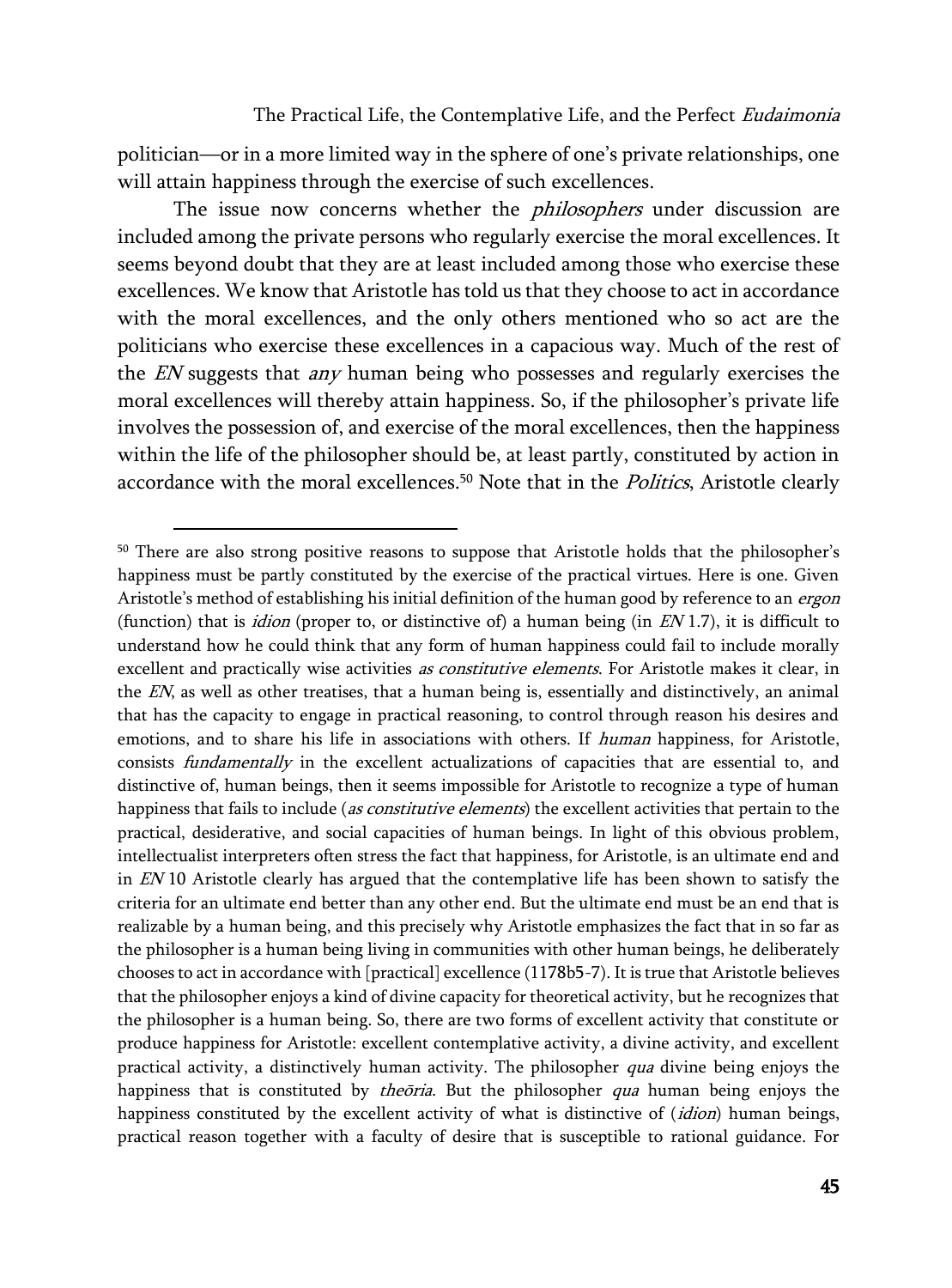regards those who engage in the occupations of farming, commercial business, craftwork, etc. as incapable of developing the excellences whose exercise constitutes eudaimonia (Pol. 6.4, 1318b6-17, 4.6, 1292b25-29, 7.9, 1328b33-1329a2). The lack of leisure connected with these occupations, along with the distorting influence of the work that is the focus of these occupations, makes concentration on the development of moral excellence impossible. So, we may ask: who besides the politician is capable of the kinds of morally excellent activity that are central to human happiness? I maintain that besides politicians (at least those politicians who live in relatively stable political systems) Aristotle regards philosophers as either exclusively or predominantly capable of developing the excellences of character, and therefore they are both able and motivated to realize some part of their happiness through the exercise of their morally excellent states of character.

I suspect that a proponent of the intellectualist interpretation will resist this interpretation in a number of ways. Here are two considerations that might be urged against my interpretation. First, it might be said that the contemplative and political lives are understood to have different ultimate ends which structure those lives, the contemplative life has *theōria* as its ultimate end while the political life has excellent practical activity (deployed for the sake of the common good) as its ultimate end. Aristotle does not say, and indeed cannot say, that the contemplative life includes multiple ultimate ends (for that would require the impossibility that there is more than one end chosen just for its own sake and for the sake of which we choose all other ends, cf. EN 1.1-7), and therefore the exercise of practical excellences cannot be part of the ultimate end that constitutes the contemplative life. A second consideration would be that I have committed myself to the view that Aristotle has structured the account of *eudaimonia* in the EN around the image of the three most favored types of life, and his description of those lives indicates that he believes each of them is organized around a single good which reveals what kind of life it is. The apolaustic life is organized around the pursuit of bodily pleasure, the political life is the life that aims just at grand-scale excellent moral activity, and the theoretical life strives for excellent contemplative activity. The lives are not described as combinations of goods.

In response to the first objection, it should be noted, first, that it is difficult to see how a proponent of the intellectualist interpretation can maintain either that Aristotle's contemplative person is not a morally excellent person (without thereby

Aristotle, a contemplative being whose happiness consists solely and simply in its contemplative activity is not a human being. It is a god.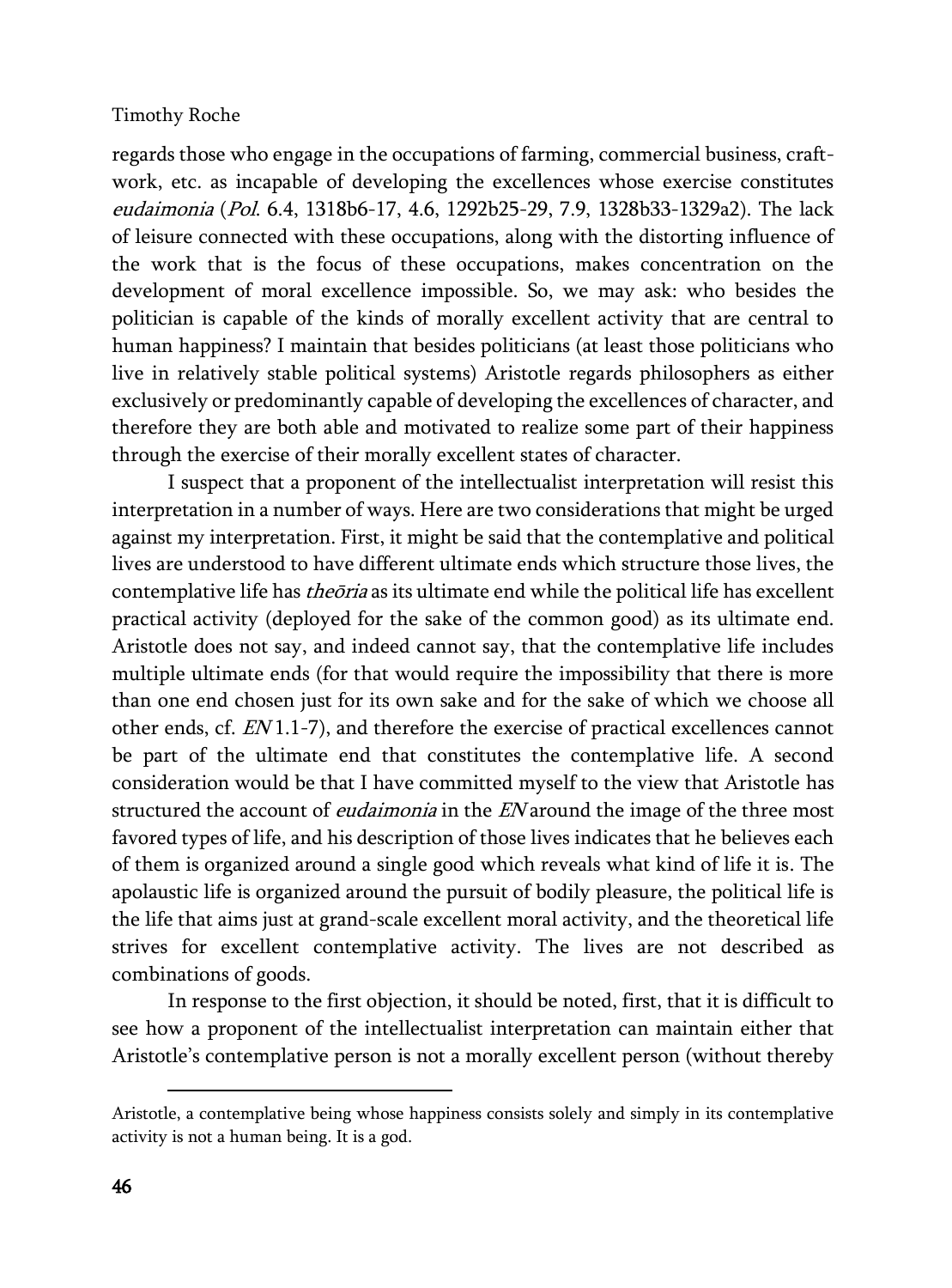embracing the inconsistency interpretation) or that the contemplative person is a morally excellent person but does not, somehow, derive some measure of her happiness in virtue of the exercise of her moral excellence. For Aristotle makes it clear that the morally excellent person is one who takes pleasure in exercising the moral excellences, loves the excellences, and loves the doing of fine actions (*EN* 1.8, 1099a7-24). Taking pleasure in and loving excellent activity characterizes the philosopher's own state in relation to contemplative activity, activity that constitutes the primary component of the perfect happiness. It is not easy to understand how acting in accordance with practical excellences constitutes happiness for the good politician but fails to constitute any sort of happiness when the philosopher performs the same kinds of excellent acts. Second, it may be a mistake to think that the case of a morally good philosopher who possesses some portion of his happiness from the exercise of the moral excellences makes it necessary to say, absurdly, that he has two ultimate ends. In the first place, the notion of ultimate end is employed by Aristotle to make eudaimonia the subject of discussion in the opening chapters of the EN. It is not until book 10 that Aristotle divides *eudaimonia* into a perfect or complete happiness and a secondary happiness. Aristotle's view may well be that there is one ultimate end for human beings, excellent activity, and that ultimate end can (and perhaps must) be realized in different ways depending upon the different circumstances, talents, resources, and interests of different human beings. The perfect eudaimonia has a partly divine element in it due to the fact that the god(s) engage in contemplative activity and nothing else. Some human beings can achieve this form of *eudaimonia* due to their capacity for *theōria*. But they remain human and so have both limits to the extent and kind of *theōria* they can engage in as well as the capacity for and need to exercise practical excellences. Excellent politicians, on the other hand, also realize the ultimate end of *eudaimonia* but in a secondary way in virtue of their expansive exercise of the practical virtues within the public domain and for the sake of the political community. I do not think that Aristotle would sanction talk of *choosing* one's ultimate end. Human beings *have* one ultimate end in virtue of the kinds of living things they are. But they realize their ultimate end in different ways because of the reasons just given.

Given these points, it is perhaps easier to see now how it is possible to reply to the second objection. It is true that Aristotle characterizes the three types of life in terms of a single good around which the life in question is organized. But this does not, I think, pose a serious problem for the interpretation offered here. In the first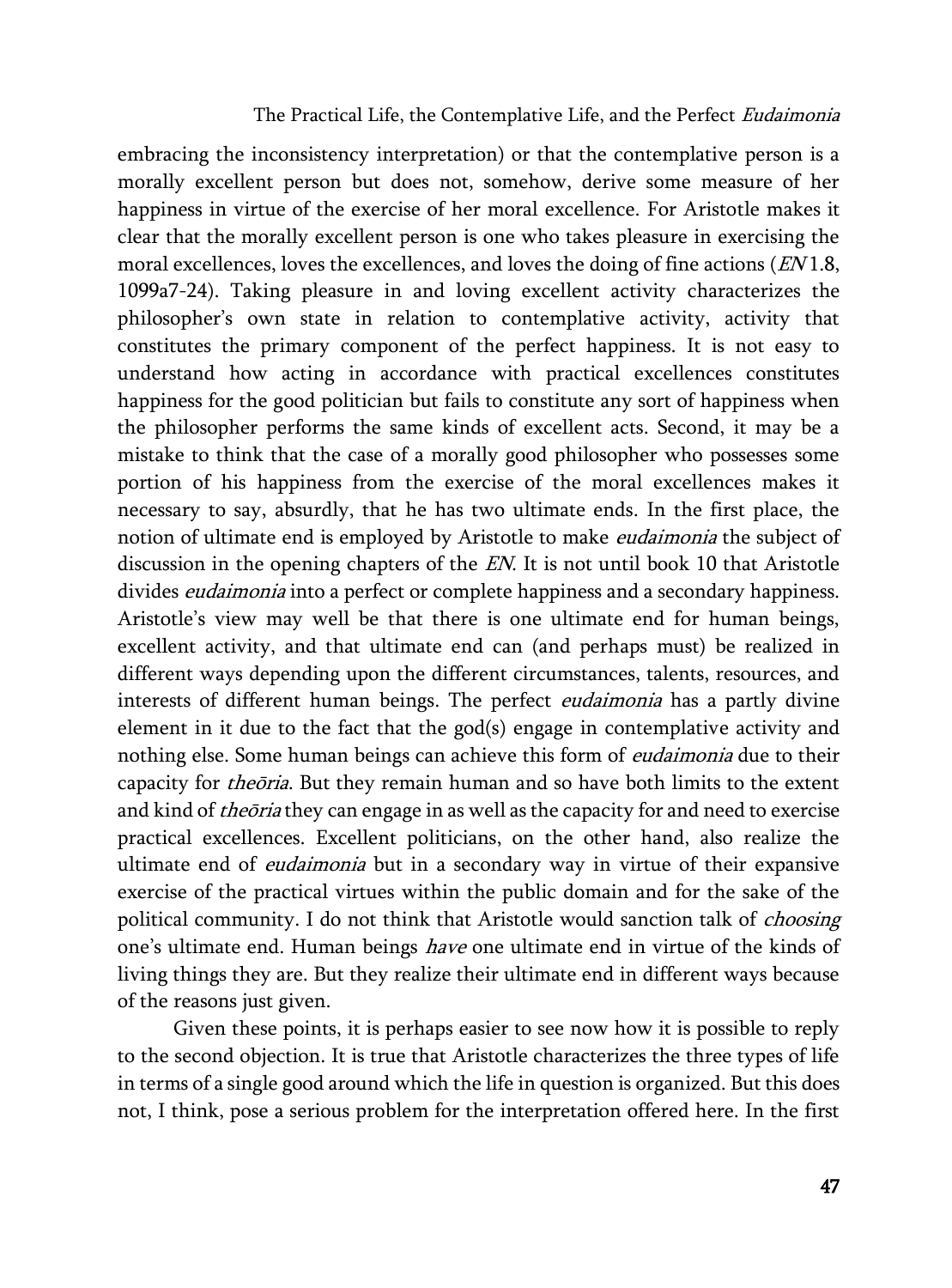$\overline{a}$ 

place, the three lives image is surely an oversimplification of the kinds of life human beings actually live. It serves Aristotle's purpose to the extent that it focuses our attention on the sorts of goods that we regard as very important to us and the image probably should not be taken to suggest that Aristotle believed that human beings can only have one such good around which they organize their lives. In my view, his belief that the human good must be a self-sufficient end (cf. EN1.7) suggests that lives built around the pursuit of a single value cannot be genuinely or unqualifiedly happy (although some proponents of the intellectualist interpretation may disagree with this as well). But secondly, even though Aristotle explicitly claims that the morally good philosopher will often engage in excellent practical activities (because she is human), the primary component of her happy life is nonetheless theoria (EN 10.8, 1178a9-14, 1178b1-8).<sup>51</sup> This is the case not because the philosopher fails to achieve any sort of happiness through the exercise of her morally excellent and practically wise actions, but simply because her theoretical activities constitute the central or typifying component of her happiness. That her happy life counts as a contemplative life is due to the fact that it is contemplative activity that most distinguishes her life from what Aristotle regards as the only other type of life that could plausibly count as happy—the excellent political life.<sup>52</sup>

<sup>&</sup>lt;sup>51</sup> Note that Aristotle does not say that practically excellent activity is intrinsically good and included in happiness because it approximates excellent theoretical activity—as one would expect if Richardson Lear's interpretation was correct. Rather, because one is a human being and has both a practical intellect and a desiderative and emotional part of the soul, the exercise of excellences pertaining to these parts must be included in any form of happiness that a human being might attain.

<sup>52</sup> One should not infer from this claim that a human being who engages in morally excellent activity within her private life cannot attain some measure of her happiness from that activity. Although Aristotle takes excellent contemplative activity and excellent political activity to be the central or typifying goods of the two types of happy lives he discusses in EN 10, it is clear now that both the excellent contemplative life and the excellent political life involve practical wisdom and that practical wisdom and full excellence of character mutually imply one another (EN 10.7, 1178b5-7, EN 6.8, 12-13). Aristotle tells us at the beginning of EN 6.8 that politikē and phronēsis are the same state (hexis), even though their being is not the same. I take this claim to mean that the terms refer to the same state or disposition but they are defined differently. But this is so only because phronēsis is not necessarily deployed in the most extensive service of the common good, as it is when it takes the form of politikē. However, this seems to be a difference of scale or direction, not a genuinely fundamental difference. Consequently, in so far as the excellence of phronēsis is exercised in a complete human life (and accompanied, necessarily, with excellence of character), it